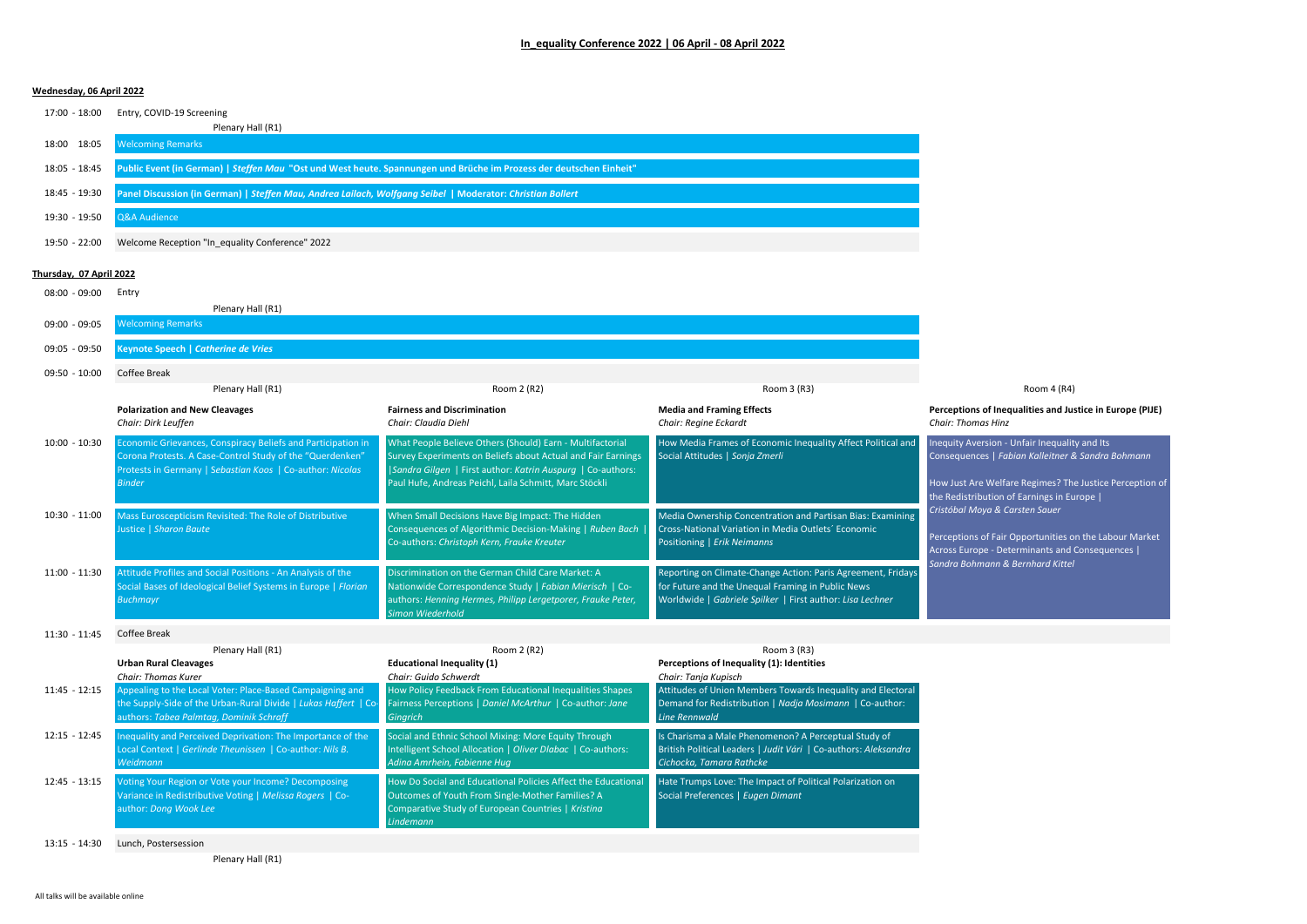## **In\_equality Conference 2022 | 06 April - 08 April 2022**

14:30 - 15:15 **Keynote Speech |** *Stefanie Stantcheva*

15:15 - 15:30 Coffee Break

#### **Thursday, 07 April 2022**

|                 | Plenary Hall (R1)                                                                                                                                                                                                                                                      | Room 2 (R2)                                                                                                                                                                                                                                     | Room 3 (R3)                                                                                                                                                                                                          |
|-----------------|------------------------------------------------------------------------------------------------------------------------------------------------------------------------------------------------------------------------------------------------------------------------|-------------------------------------------------------------------------------------------------------------------------------------------------------------------------------------------------------------------------------------------------|----------------------------------------------------------------------------------------------------------------------------------------------------------------------------------------------------------------------|
|                 | <b>Ethnic and Racial Inequality</b>                                                                                                                                                                                                                                    | <b>Educational Inequality (2)</b>                                                                                                                                                                                                               | <b>Intergenerational Mobility</b>                                                                                                                                                                                    |
| $15:30 - 16:00$ | Chair: Gerald Schneider<br>Will the COVID-19 Pandemic Increase Ethnic Inequality? New<br>Immigrants' Socio-Cultural Integration in Challenging Times  <br>Claudia Diehl   Co-authors: Matthias Koenig, Cornelia Kristen,<br>Daniel Degen, Julia Ruedel, Julian Seuring | Chair: Axinja Hachfeld<br>A Different Perspective on the Genesis and Reproduction of<br>Educational Inequality   Robert Pham Xuan                                                                                                               | Chair: Luna Bellani<br>When Opportunity Moves to You: Oil Discoveries and<br>Intergenerational Mobility   Stephan Maurer   First author:<br>Diego Battiston   Co-authors: Andrei Potlogea, José V.<br>Rodríguez Mora |
| $16:00 - 16:30$ | The Geography of Black Economic Progress After Slavery  <br>Lukas Althoff   Co-author: Hugo Reichardt                                                                                                                                                                  | Explaining Social Inequalities at the Transition From Primary<br>to Secondary Education: The Interplay of Strategic Knowledge<br>and Institutional Setting   Melanie Olczyk   Co-authors:<br>Maximilian Bach, Annabell Daniel, Katharina Werner | Industrial Automation and Intergenerational Income Mobility<br>in the United States   Per Engzell   First author: Thor Berger                                                                                        |
| $16:30 - 17:00$ | Borders of Exclusion and Deservingness: Perceptions of Cross-<br>Border Markets and Associated Inequalities, 2019-2021  <br>Tim Bartley   Co-author: Carl Gershenson                                                                                                   | Education as a New Base of Political Cleavage?   Martin Elff  <br>Co-author: Sigrid Roßteutscher                                                                                                                                                | Like Father, Like Child: Social Reproduction in the French<br>Grandes Écoles throughout the 20th Century   Stéphane<br><b>Benveniste</b>                                                                             |
| 17:00 - 17:30   | Inequality and Xenophobia   Sascha Riaz                                                                                                                                                                                                                                | Caste and Unequal Access to Education: An Experimental<br>Study   Deepti Bhatia   Co-authors: Urs Fischbacher, Ankush<br>Asri                                                                                                                   | Social Mobility in Germany   Sebastian Findeisen                                                                                                                                                                     |

17:30 - 18:00 Get ready for evening event, Hotel Check-in Service at Help Desk

18:00 - 19:00 Boarding and departure by boat from Bodenseeforum, boat tour to Isle of Mainau

- 19:00 20:00 Tour of Isle of Flowers
- 20:00 21:45 Dinner reception
- 21:45 22:00 Transfer back to Bodenseeforum

# **Friday, 08 April 2022**

| $08:00 - 09:00$ | Entry                                                                                                                                                                                                                                               |                                                                                                                                            |                                                                                                                                                                |                                                                                                                                  |
|-----------------|-----------------------------------------------------------------------------------------------------------------------------------------------------------------------------------------------------------------------------------------------------|--------------------------------------------------------------------------------------------------------------------------------------------|----------------------------------------------------------------------------------------------------------------------------------------------------------------|----------------------------------------------------------------------------------------------------------------------------------|
|                 | Plenary Hall (R1)                                                                                                                                                                                                                                   | Room 2 (R2)                                                                                                                                | Room 3 (R3)                                                                                                                                                    | Room 4 (R4)                                                                                                                      |
|                 | <b>Parties and Voting Choices</b><br>Chair: Christina Zuber                                                                                                                                                                                         | <b>Welfare State</b><br>Chair: Susanne Strauß                                                                                              | Perceptions of Inequality (2): Elites and the Masses<br>Chair: Nils B. Weidmann                                                                                | Science in Practice Panel with Robert Bosch Stiftung                                                                             |
| 09:00 - 09:30   | Analyzing Parties' Equality Concepts at Scale: The Case of<br>Germany, 1970 - 2021   Alexander Horn   Co-authors: Martin<br>Haselmayer, Jonathan Klüser                                                                                             | Who Should Get Money? Estimating Welfare Preferences in<br>the U.S.   Krishna Srinivasan                                                   | How Legislators Estimate the Redistributive Preferences of<br>Voters   Luzia Helfer   Co-author: Christian Breunig                                             | "Protests, Research and Data - What Contributes to<br>Reducing Inequality?"<br>A panel discussion on the science and practice of |
| $09:30 - 10:00$ | Identity Formation between Structure and Agency - How 'Us'<br>and 'Them' Relates to Voting Behavior in Contexts of Electoral<br>Realignment   Silja Häusermann   Co-authors: Lukas Haffert,<br>Marco Steenbergen, Simon Bornschler, Delia Zollinger | What Kind of Legitimacy? How Material Circumstances Make<br>the Two Types of Welfare State Support Mutually Exclusive  <br>Miroslav Nemčok | One country, one Identity? Working Class Identity in East and<br>West Germany since Reunification   Gundula Zoch   Co-<br>author: Patrick Präg                 | (reducing) inequalities<br>by Robert Bosch Stiftung                                                                              |
| $10:00 - 10:30$ | Social Mobility and Far Right Party Support in Western Europe<br>Alexi Gugushvili                                                                                                                                                                   | Dealing with Technological Change: Social Policy Preferences<br>and Institutional Context   Tobias Tober, Marius R. Busemeyer              | Why Do (Some) Ordinary Americans Support Tax Cuts for the<br>Rich? Evidence From a Randomized Survey   Nina Weber   Co-<br>authors: David Hope, Julian Limberg |                                                                                                                                  |
| $10:30 - 10:45$ | Coffee Break                                                                                                                                                                                                                                        |                                                                                                                                            |                                                                                                                                                                |                                                                                                                                  |
|                 | Plenary Hall (R1)                                                                                                                                                                                                                                   | Room 2 (R2)                                                                                                                                | Room 3 (R3)                                                                                                                                                    |                                                                                                                                  |
|                 | <b>Global Inequality</b>                                                                                                                                                                                                                            | Austerity                                                                                                                                  | Perceptions of Inequality (3): Consequences                                                                                                                    |                                                                                                                                  |

|                 | <b>PROPRIMEDIATION</b>                                            | <b>1995-11-1</b>                                               | rereeptions of inequality (s). consequences                                 |
|-----------------|-------------------------------------------------------------------|----------------------------------------------------------------|-----------------------------------------------------------------------------|
|                 | Chair: Anke Hoeffler                                              | Chair: Almuth Scholl                                           | Chair: Gabriele Spilker                                                     |
| $10:45 - 11:15$ | Political Cleavages and Social Inequalities in Algeria, Iraq, and | The Political Costs of Austerity   Ricardo Duaue Gabriel   Co- | $\blacksquare$ The Better the Society the Smaller the Effect $-$ Subjective |
|                 | Turkey, 1990-2019   Juliet-Nil Uraz   Co-authors: Lydia           | authors: Ana Sofia Pessoa, Mathias Klein                       | Perceptions as Mediators Between Inequality and Life                        |
|                 | Assouad, Amory Gethin, Thomas Piketty                             |                                                                | Satisfaction   Samuli Koponen   Co-author: Antti Kouvo                      |